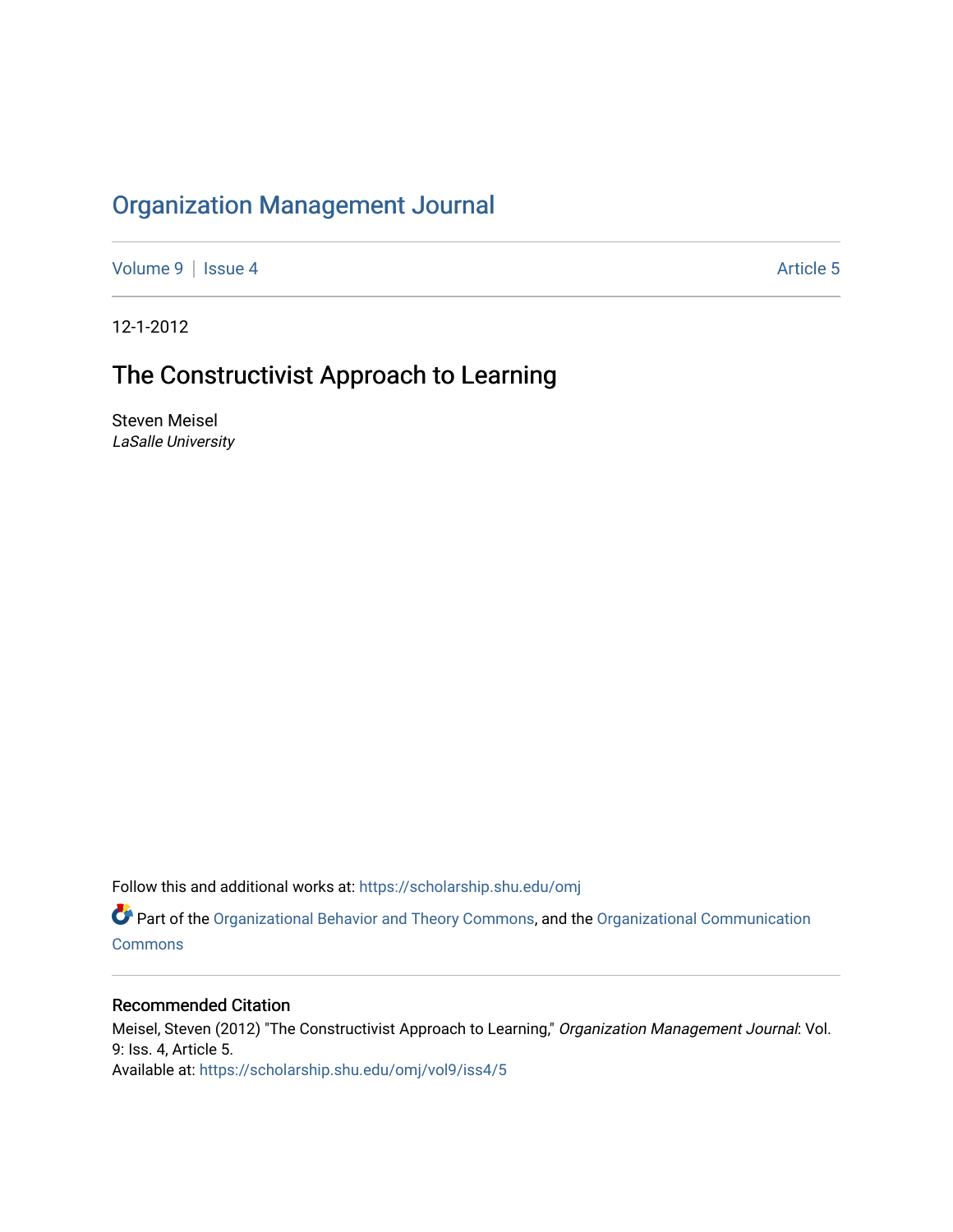

### **TEACHING & LEARNING**

## **The Constructivist Approach to Learning**

#### **Steven Meisel1**

*Co-Editor* <sup>1</sup>*Management and Leadership Department, School of Business, La Salle University, Philadelphia, Pennsylvania, USA*

The Teaching & Learning section of the *Organization Management Journal* has been open to many approaches to classroom innovation. The common thread has always been to find interesting ideas that might provoke new ideas and new techniques that interest our students. The two articles presented in this issue do that in interesting and unusual ways. The first of these articles is "Using the Three Stooges to Illustrate the Scientific Method," by Steven M. Dunphy and Joe Dobson. Regarding the use of the Three Stooges as a bridge to the scientific method, you are probably thinking, "Well sure, who doesn't do that?" But don't be hasty in your judgment. Dunphy and Dobson have a thoroughly engaging article on teaching a subject that is famously cut-and-dried in its presentation. The second article is "You Want Me to Trust You? Using Adventure Learning to Teach Millennials About Trust," by Kathleen J. Barnes, George E. Smith, and Madeline Constantine. A quote from the authors of our second article actually helps to frame the use of the Stooges as a teaching tool for today's students: "Foremost among [our] challenges is finding teaching approaches and methods that hold the potential to compel this cohort to question their existing models and beliefs about what they already believe to be real, unchangeable, and immovable in their lives and life experience" (p. 255). The need to question models and beliefs is exactly what will make both these articles interesting to *OMJ* readers. In explaining student engaged education, the website of the University of California (UC)–Davis Center for Experiential Learning has this to say about the topic:

If your goal is to have the person understand the concept at a level that they can generalize and apply the understanding to new situations, or combine the understanding with other concepts they have learned, experiential education is probably the best way to develop that level of mastery. (UC–Davis, 2012)

We can approach this goal in a traditional classroom setting by doing something unexpected, such as using a classic comedy to illustrate social science experimentation and the scientific method. Dunphy, Dobson, Larry, Curly, and Moe offer a way of introducing research methods and the critical examination of research findings to students who are often are better at finding data than assessing the credibility of the data they have found.

Barnes, Smith, and Constantine use adventure learning as a way to work toward the same goal of increased understanding but with a very different approach. In so doing, they create the possibility for learning practical knowledge about a subject even less understood than the scientific method. The concept of trust in organizational behavior is subject to personal interpretation and at the whim of personal experience of each student. As the authors point out, members of the cohort known as the millennial generation have a "desire to be actively involved in their own learning and *...* to receive immediate feedback regarding the practical implications of their course material" (p. 255). This is in keeping with previous research that finds that generation to be "empowered and free from hierarchy, jealous about personal time, keen on relationships and trust, inquisitive about values and ethics, with the power of the web to change their perceptions of time and distance and organizations and government" (J. P. Rangaswami, February 28, 2006, in Park, 2006). It may be that traditional-age college students want to trust, but understanding how trust is engendered in the workplace is a continuing challenge for their instructors that may be aided by the design of this adaptation of adventure learning.

In both cases, these articles look for ways to reach students in unusual ways and create integrative thinking from experience. The experiential education experts tell us that this model is "constructivist." That is, learning and understanding come from a process of inquiry and reflection. However, it seems that all deep learning is the same and that inquiry and reflection can be designed for all topics if the intention is there to do so. Both of the articles in this Teaching & Learning section are in that mode and have thought-provoking ideas for all of us who aspire to transformational learning in our teaching.

Address correspondence to Steven Meisel, Management and Leadership Department, School of Business, La Salle University, College Hall 413, 1900 W. Olney Ave., Philadelphia, PA 19141, USA. E-mail: meisel@lasalle.edu